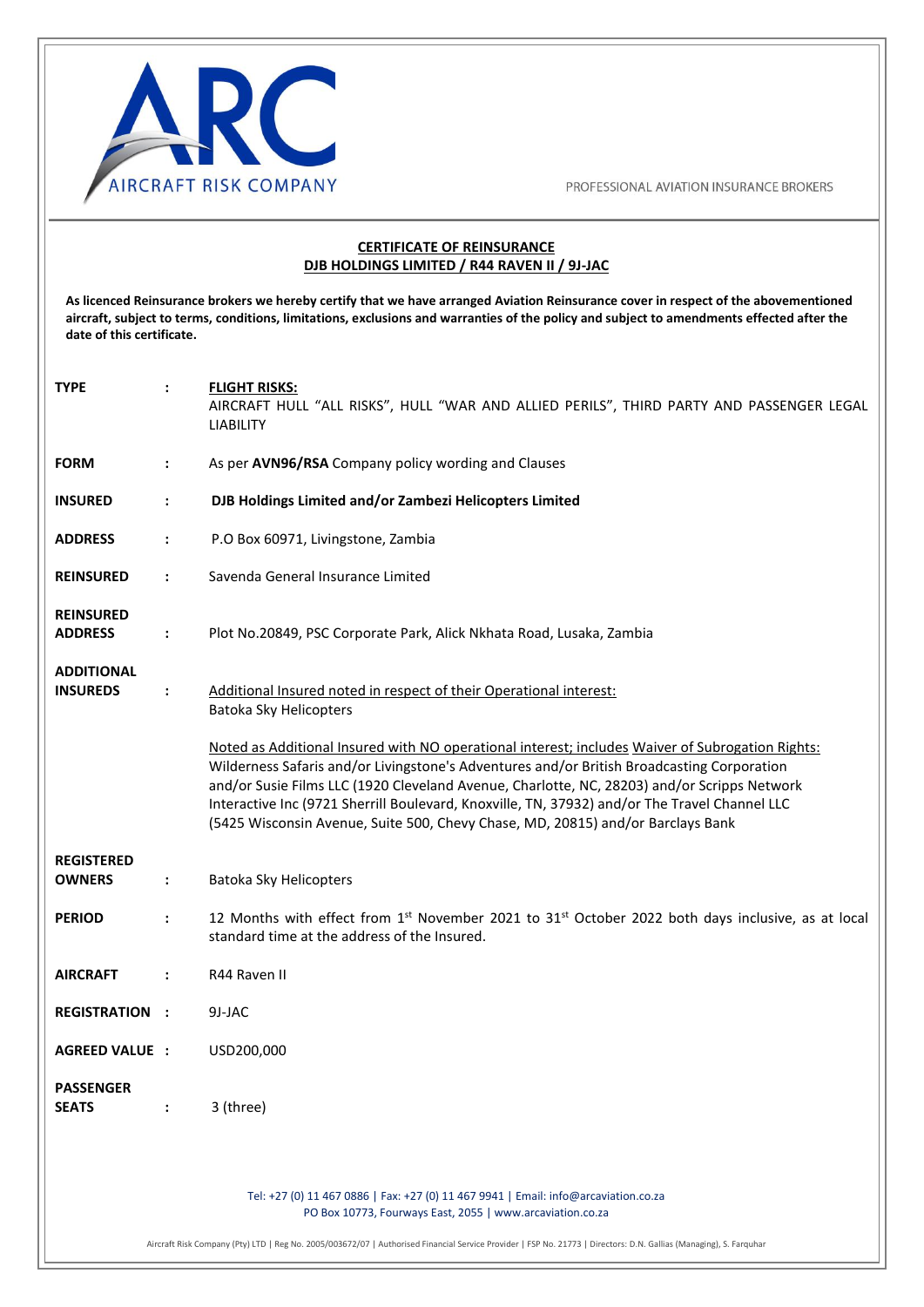

PROFESSIONAL AVIATION INSURANCE BROKERS

|                                          | <b>CERTIFICATE OF REINSURANCE</b><br>DJB HOLDINGS LIMITED / R44 RAVEN II / 9J-JAC                                                                                                                                                                                       |
|------------------------------------------|-------------------------------------------------------------------------------------------------------------------------------------------------------------------------------------------------------------------------------------------------------------------------|
| <b>COMBINED</b><br><b>SINGLE LIMIT :</b> | USD5,000,000 Third Party and Passenger Liability (Bodily Injury/Property Damage)<br>Inclusive of Extended Coverage Endorsement (Aviation Liabilities) AVN52E.                                                                                                           |
| <b>USES</b><br>$\ddot{\cdot}$            | <b>Permitted Uses:</b><br><b>Standard Uses</b><br>Private; Business; Pleasure; Industrial Aid; Advanced Instruction of Named Pilots                                                                                                                                     |
|                                          | <b>Special Uses</b><br>Commercial (in respect of passengers and freight), Ariel Filming, Aerial Photography.                                                                                                                                                            |
| <b>PILOTS</b>                            | <b>Permitted Pilots:</b><br><b>Named Pilots:</b><br>In respect of Standard Uses Only<br>G Welch, Licence Held: CPL (RW), Total RW Hours: 500.2, Total Make/Model Hours: 452.0, and 474.7<br>hours as PIC. Accidents or Incidents: - Nil                                 |
|                                          | <b>Un-Named Pilots</b><br>Any type rated commercially or higher licensed (RW) pilot with a minimum of 500 hours total RW time of<br>which 25 hours are on make and model.                                                                                               |
|                                          | In respect of Instruction<br>Any type rated qualified flying instructor                                                                                                                                                                                                 |
|                                          | **Including properly licensed person/s for engine run ups, engine test running on the ground and<br>ground manoeuvring.                                                                                                                                                 |
|                                          | <b>WARRANTY:</b><br>It is hereby warranted that all un-named/named pilots must be accident / incident free for the last 5 years                                                                                                                                         |
| <b>SITUATION</b><br>$\ddot{\phantom{a}}$ | The Republic of South Africa and adjoining territories and countries but excluding Lesotho other than to<br>the North and West of a line joining Quthing, Mohale's Hoek, Roma and Libono. Extended to include<br>Zambia. Excluding Capo Delgado Province in Mozambique. |
| <b>DEDUCTIBLE</b>                        | <b>Hull / Hull War Deductibles:</b><br>(Including Total Loss / Constructive Total Loss / Arranged Total Loss)<br>Applicable to each and every loss / all losses                                                                                                         |
|                                          | 5.00% of the Aircraft Agreed Value (each helicopter)                                                                                                                                                                                                                    |
|                                          | Nevertheless in the event of an occurrence arising hereon involving the application of more than one<br>deductible then the highest applicable deductible shall be applied as an aggregate deductible for all losses<br>arising out of that occurrence                  |
|                                          |                                                                                                                                                                                                                                                                         |
|                                          |                                                                                                                                                                                                                                                                         |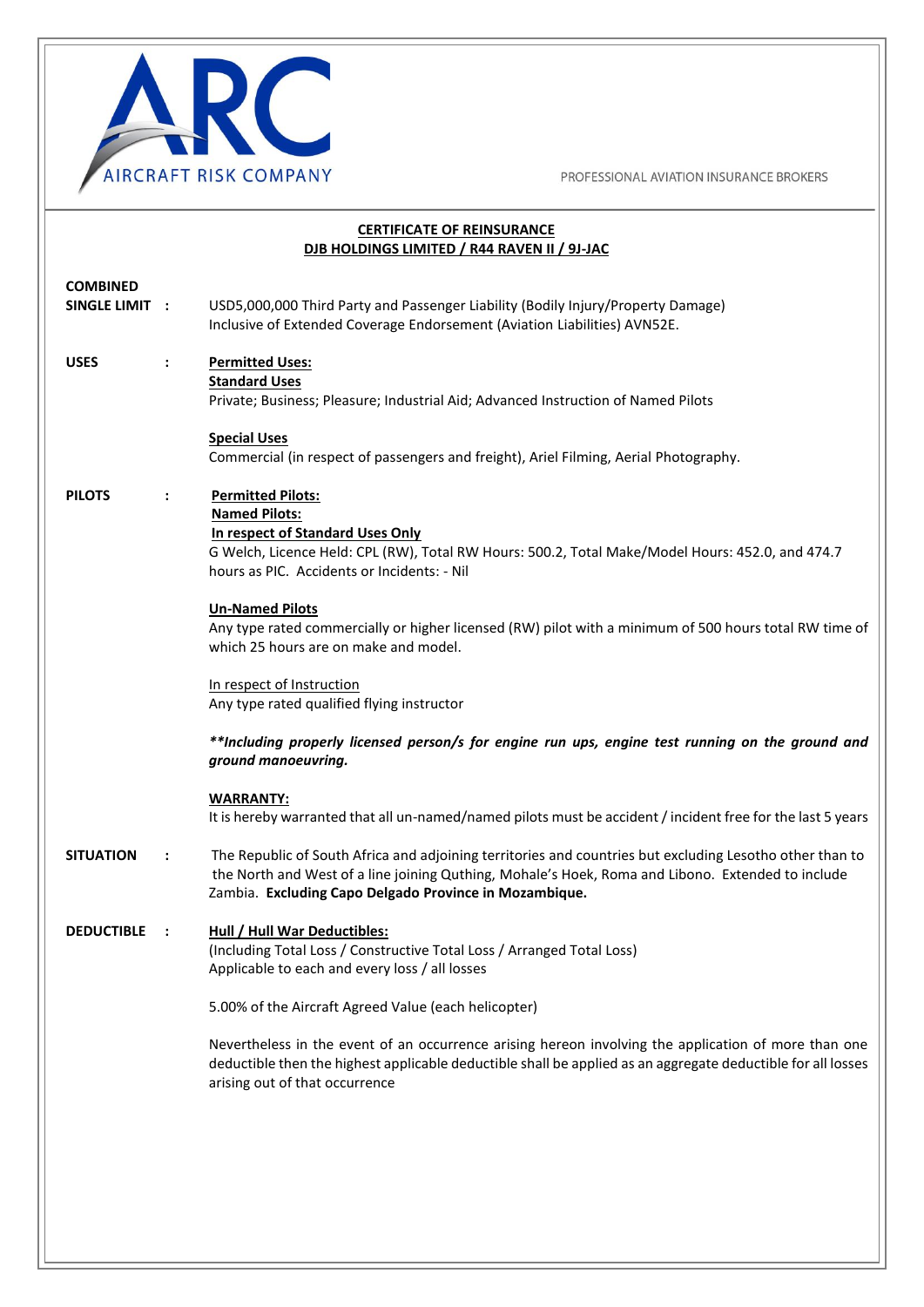

#### **CERTIFICATE OF REINSURANCE DJB HOLDINGS LIMITED / R44 RAVEN II / 9J-JAC**

# **COVERAGE**

**EFFECTED WITH :** 100% of 100% Limits with Santam Aviation

I

I

**BASED :** Maramba Aerodrome, Zambia

**Authorised Signatory,** 

Chroenciald

*Corne Groenewald Handling Broker – Aviation Aircraft Risk Company (Pty) Ltd Authorised Financial Services Provider FSP No.21773*  Office: +27 (0)11 467 0886 Fax: +27 (0)86 659 0430 Mobile: +27 (0)82 889 2455 e-mail: [corne@arcaviation.co.za](mailto:corne@arcaviation.co.za)  e&oe

#### **Date issued: 28th October 2021**

#### **IMPORTANT:**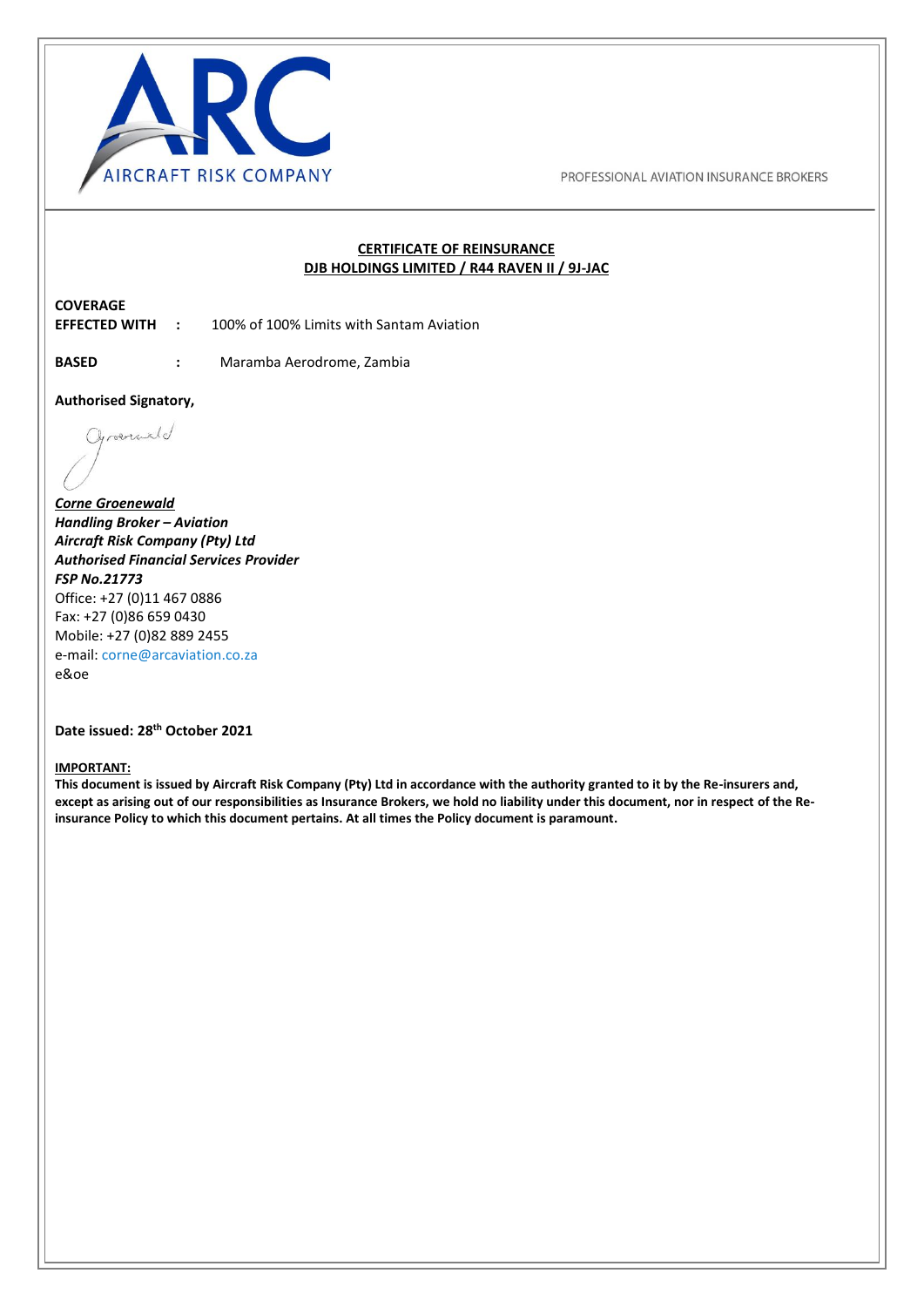

#### **CERTIFICATE OF REINSURANCE DJB HOLDINGS LIMITED / R44 RAVEN II / 9J-JIL**

**As licenced Reinsurance brokers we hereby certify that we have arranged Aviation Reinsurance cover in respect of the abovementioned aircraft, subject to terms, conditions, limitations, exclusions and warranties of the policy and subject to amendments effected after the date of this certificate.** 

| <b>TYPE</b>                          | $\ddot{\phantom{a}}$ | <b>FLIGHT RISKS:</b><br>AIRCRAFT HULL "ALL RISKS", HULL "WAR AND ALLIED PERILS", THIRD PARTY AND PASSENGER LEGAL<br><b>LIABILITY</b>                                                                                                                                                                                                                                                                                                                                              |
|--------------------------------------|----------------------|-----------------------------------------------------------------------------------------------------------------------------------------------------------------------------------------------------------------------------------------------------------------------------------------------------------------------------------------------------------------------------------------------------------------------------------------------------------------------------------|
| <b>FORM</b>                          | $\ddot{\phantom{a}}$ | As per AVN96/RSA Company policy wording and Clauses                                                                                                                                                                                                                                                                                                                                                                                                                               |
| <b>INSURED</b>                       | $\ddot{\cdot}$       | DJB Holdings Limited and/or Zambezi Helicopters Limited                                                                                                                                                                                                                                                                                                                                                                                                                           |
| <b>ADDRESS</b>                       | ÷                    | P.O Box 60971, Livingstone, Zambia                                                                                                                                                                                                                                                                                                                                                                                                                                                |
| <b>REINSURED</b>                     | $\ddot{\phantom{a}}$ | Savenda General Insurance Limited                                                                                                                                                                                                                                                                                                                                                                                                                                                 |
| <b>REINSURED</b><br><b>ADDRESS</b>   | $\ddot{\phantom{a}}$ | Plot No.20849, PSC Corporate Park, Alick Nkhata Road, Lusaka, Zambia                                                                                                                                                                                                                                                                                                                                                                                                              |
| <b>ADDITIONAL</b><br><b>INSUREDS</b> | $\ddot{\cdot}$       | Additional Insured noted in respect of their Operational interest:<br>Batoka Sky Helicopters                                                                                                                                                                                                                                                                                                                                                                                      |
|                                      |                      | Noted as Additional Insured with NO operational interest; includes Waiver of Subrogation Rights:<br>Wilderness Safaris and/or Livingstone's Adventures and/or British Broadcasting Corporation<br>and/or Susie Films LLC (1920 Cleveland Avenue, Charlotte, NC, 28203) and/or Scripps Network<br>Interactive Inc (9721 Sherrill Boulevard, Knoxville, TN, 37932) and/or The Travel Channel LLC<br>(5425 Wisconsin Avenue, Suite 500, Chevy Chase, MD, 20815) and/or Barclays Bank |
| <b>REGISTERED</b><br><b>OWNERS</b>   | $\ddot{\phantom{a}}$ | DJB Holdings Ltd                                                                                                                                                                                                                                                                                                                                                                                                                                                                  |
| <b>PERIOD</b>                        | $\ddot{\cdot}$       | 12 Months with effect from 1st November 2021 to 31st October 2022 both days inclusive, as at local<br>standard time at the address of the Insured.                                                                                                                                                                                                                                                                                                                                |
| <b>AIRCRAFT</b>                      | $\ddot{\phantom{a}}$ | R44 Raven II                                                                                                                                                                                                                                                                                                                                                                                                                                                                      |
| <b>REGISTRATION:</b>                 |                      | $9J-JIL$                                                                                                                                                                                                                                                                                                                                                                                                                                                                          |
| <b>AGREED VALUE :</b>                |                      | USD300,000                                                                                                                                                                                                                                                                                                                                                                                                                                                                        |
| <b>PASSENGER</b><br><b>SEATS</b>     | $\ddot{\phantom{a}}$ | 3 (three)                                                                                                                                                                                                                                                                                                                                                                                                                                                                         |
|                                      |                      | Tel: +27 (0) 11 467 0886   Fax: +27 (0) 11 467 9941   Email: info@arcaviation.co.za<br>PO Box 10773, Fourways East, 2055   www.arcaviation.co.za<br>Aircraft Risk Company (Pty) LTD   Reg No. 2005/003672/07   Authorised Financial Service Provider   FSP No. 21773   Directors: D.N. Gallias (Managing), S. Farquhar                                                                                                                                                            |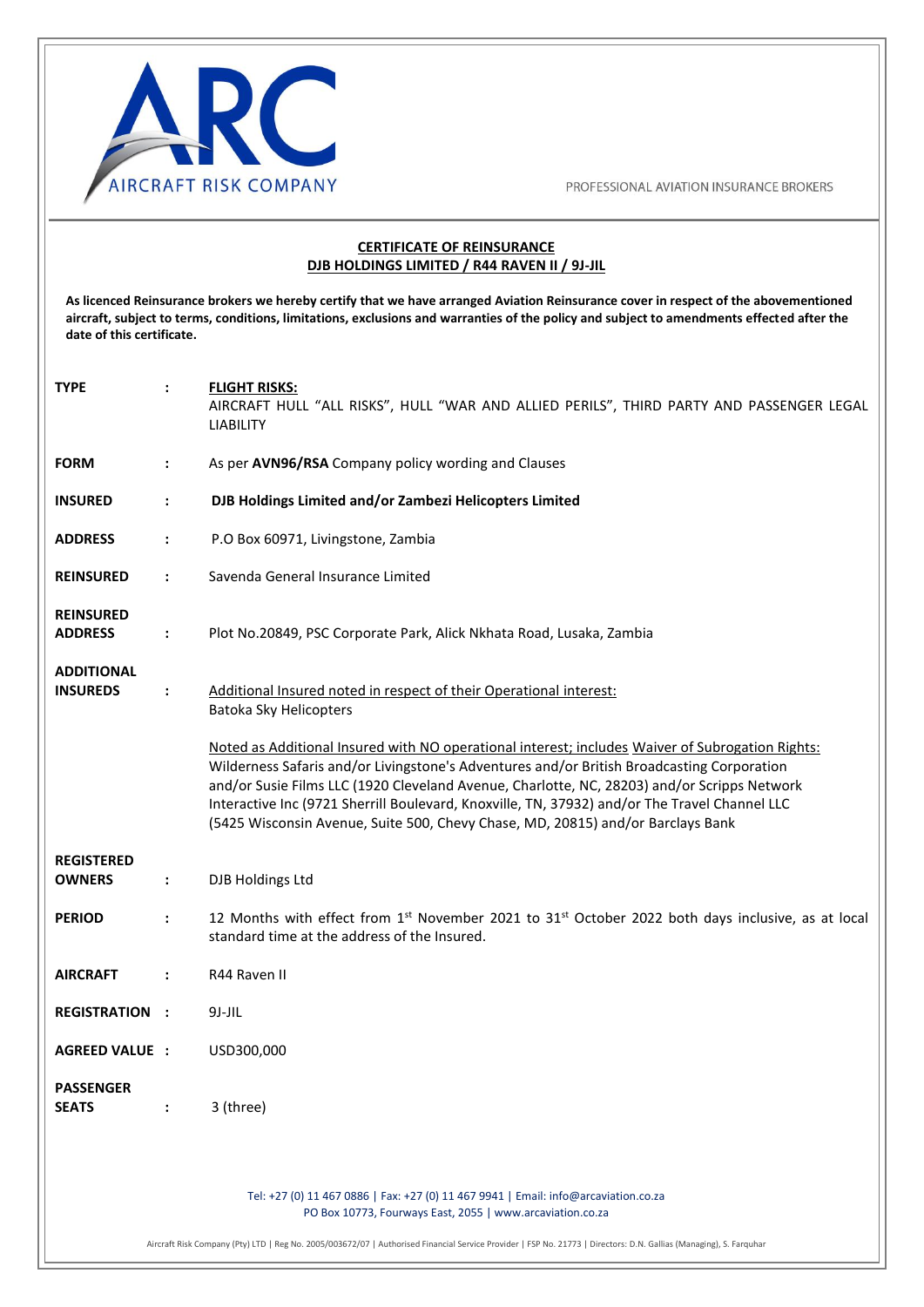

I

I

I

PROFESSIONAL AVIATION INSURANCE BROKERS

## **CERTIFICATE OF REINSURANCE DJB HOLDINGS LIMITED / R44 RAVEN II / 9J-JIL COMBINED SINGLE LIMIT :** USD5,000,000 Third Party and Passenger Liability (Bodily Injury/Property Damage) Inclusive of Extended Coverage Endorsement (Aviation Liabilities) AVN52E. **USES : Permitted Uses: Standard Uses**  Private; Business; Pleasure; Industrial Aid; Advanced Instruction of Named Pilots **Special Uses** Commercial (in respect of passengers and freight), Ariel Filming, Aerial Photography. **PILOTS : Permitted Pilots: Named Pilots: In respect of Standard Uses Only** G Welch, Licence Held: CPL (RW), Total RW Hours: 500.2, Total Make/Model Hours: 452.0, and 474.7 hours as PIC. Accidents or Incidents: - Nil **Un-Named Pilots**  Any type rated commercially or higher licensed (RW) pilot with a minimum of 500 hours total RW time of which 25 hours are on make and model. In respect of Instruction Any type rated qualified flying instructor *\*\*Including properly licensed person/s for engine run ups, engine test running on the ground and ground manoeuvring.*  **WARRANTY:**  It is hereby warranted that all un-named/named pilots must be accident / incident free for the last 5 years **SITUATION :** The Republic of South Africa and adjoining territories and countries but excluding Lesotho other than to the North and West of a line joining Quthing, Mohale's Hoek, Roma and Libono. Extended to include Zambia. **Excluding Capo Delgado Province in Mozambique. DEDUCTIBLE : Hull / Hull War Deductibles:**  (Including Total Loss / Constructive Total Loss / Arranged Total Loss) Applicable to each and every loss / all losses 5.00% of the Aircraft Agreed Value Nevertheless in the event of an occurrence arising hereon involving the application of more than one deductible then the highest applicable deductible shall be applied as an aggregate deductible for all losses arising out of that occurrence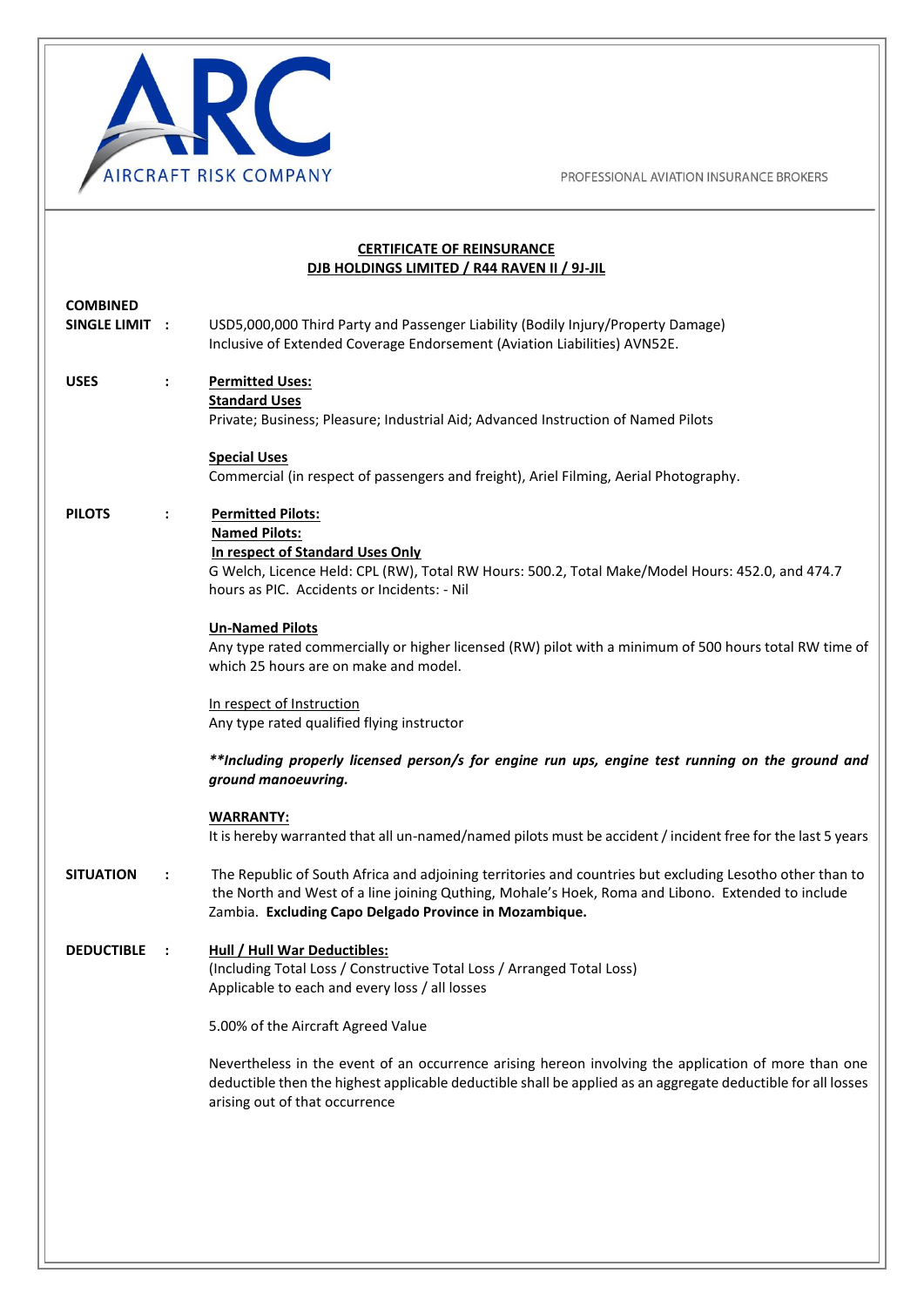

#### **CERTIFICATE OF REINSURANCE DJB HOLDINGS LIMITED / R44 RAVEN II / 9J-JIL**

# **COVERAGE**

**EFFECTED WITH :** 100% of 100% Limits with Santam Aviation

I

I

**BASED :** Maramba Aerodrome, Zambia

**Authorised Signatory,** 

Chroenciald

*Corne Groenewald Handling Broker – Aviation Aircraft Risk Company (Pty) Ltd Authorised Financial Services Provider FSP No.21773*  Office: +27 (0)11 467 0886 Fax: +27 (0)86 659 0430 Mobile: +27 (0)82 889 2455 e-mail: [corne@arcaviation.co.za](mailto:corne@arcaviation.co.za)  e&oe

#### **Date issued: 28th October 2021**

#### **IMPORTANT:**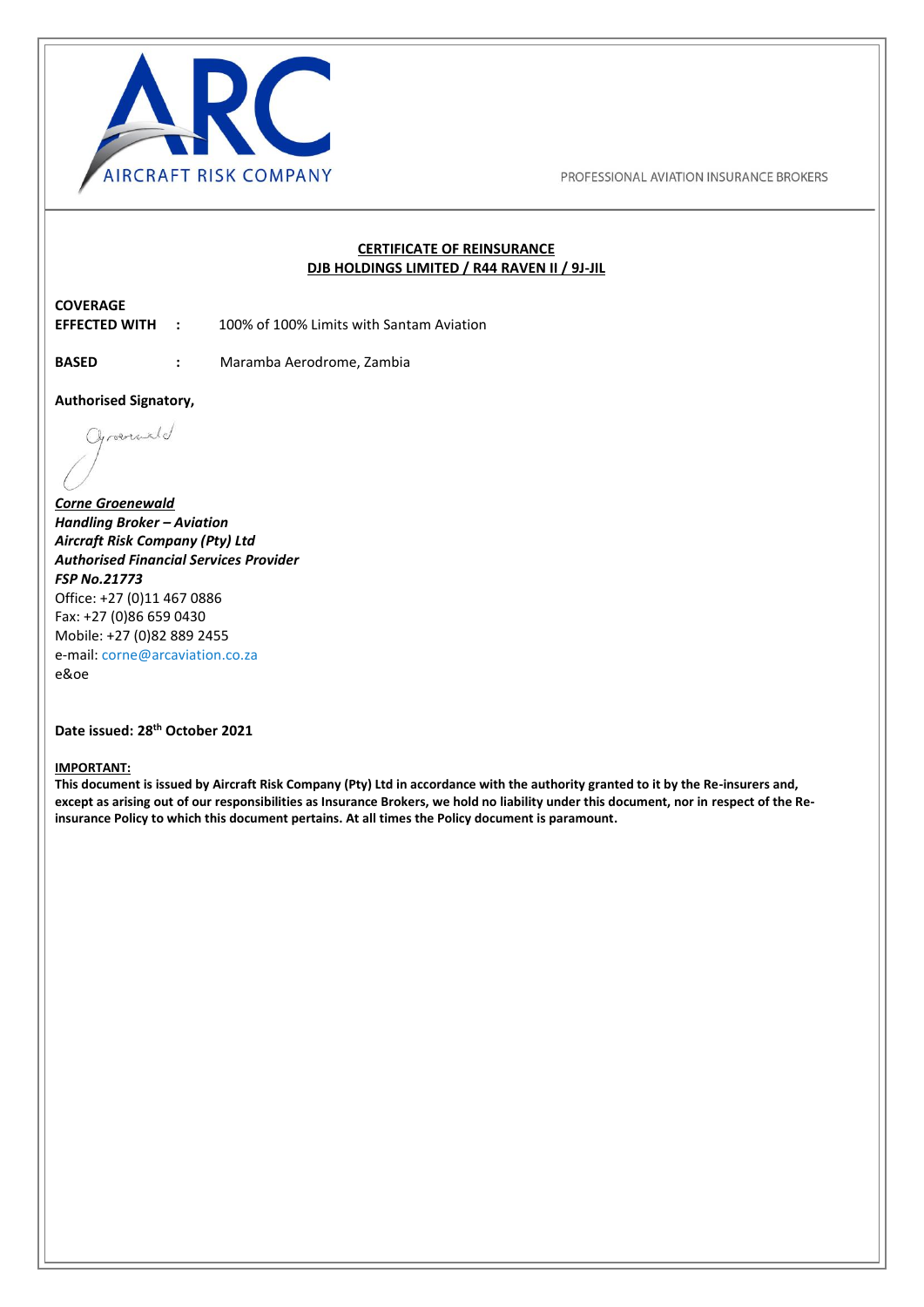

#### **CERTIFICATE OF REINSURANCE DJB HOLDINGS LIMITED / BELL 206 / 9J-JOC**

**As licenced Reinsurance brokers we hereby certify that we have arranged Aviation Reinsurance cover in respect of the abovementioned aircraft, subject to terms, conditions, limitations, exclusions and warranties of the policy and subject to amendments effected after the date of this certificate.** 

| <b>TYPE</b>                          | $\ddot{\phantom{a}}$ | <b>FLIGHT RISKS:</b><br>AIRCRAFT HULL "ALL RISKS", HULL "WAR AND ALLIED PERILS", THIRD PARTY AND PASSENGER LEGAL<br>LIABILITY, CARGO LEGAL LIABILITY.                                    |
|--------------------------------------|----------------------|------------------------------------------------------------------------------------------------------------------------------------------------------------------------------------------|
| <b>FORM</b>                          | $\ddot{\phantom{a}}$ | As per Natsure Company policy wording and Clauses (50% Co-Insurance Line)<br>As per AVN-96/RSA Santam Company Policy Wording and Clauses (50% Co-Insurance Line)                         |
| <b>INSURED</b>                       | $\ddot{\phantom{a}}$ | DJB Holdings Limited and/or Zambezi Helicopters Limited                                                                                                                                  |
| <b>ADDRESS</b>                       | $\ddot{\phantom{a}}$ | P.O Box 60971, Livingstone, Zambia                                                                                                                                                       |
| <b>REINSURED</b>                     | $\ddot{\phantom{a}}$ | Savenda General Insurance Limited                                                                                                                                                        |
| <b>REINSURED</b><br><b>ADDRESS</b>   | $\ddot{\phantom{a}}$ | Plot No.20849, PSC Corporate Park, Alick Nkhata Road, Lusaka, Zambia                                                                                                                     |
| <b>REGISTERED</b><br><b>OWNER</b>    | $\ddot{\phantom{a}}$ | In respect of 9J-JOC<br>Zambezi Helicopters Ltd                                                                                                                                          |
| <b>FIRST LOSS</b><br><b>PAYEE</b>    | $\ddot{\phantom{a}}$ | In respect of 9J-JOC<br>In respect of AVN67B<br>In favour of ABSA BANK Zambia (as security against Loan - await details of Contract)                                                     |
| <b>BREACH OF</b><br><b>WARRANTY</b>  | $\ddot{\phantom{a}}$ | In respect of 9J-JOC (AVN67B)<br>In favour of ABSA BANK Zambia (as security against Loan - await details of Contract)                                                                    |
| <b>ADDITIONAL</b><br><b>INSUREDS</b> | $\ddot{\phantom{a}}$ | Additional Insured noted in respect of their Operational interest:<br>Batoka Sky Helicopters                                                                                             |
|                                      |                      | In respect of 9J-JOC<br>Noted as Additional Insured with NO operational interest; includes Waiver of Subrogation Rights:<br>Including the above and extended to include ABSA BANK Zambia |
| <b>PERIOD</b>                        | $\ddot{\phantom{a}}$ | 12 Months with effect from 1st November 2021 to 31st October 2022 both days inclusive, as at local<br>standard time at the address of the Insured.                                       |
|                                      |                      |                                                                                                                                                                                          |
|                                      |                      | Tel: +27 (0) 11 467 0886   Fax: +27 (0) 11 467 9941   Email: info@arcaviation.co.za<br>PO Box 10773, Fourways East, 2055   www.arcaviation.co.za                                         |
|                                      |                      | Aircraft Risk Company (Pty) LTD   Reg No. 2005/003672/07   Authorised Financial Service Provider   FSP No. 21773   Directors: D.N. Gallias (Managing), S. Farquhar                       |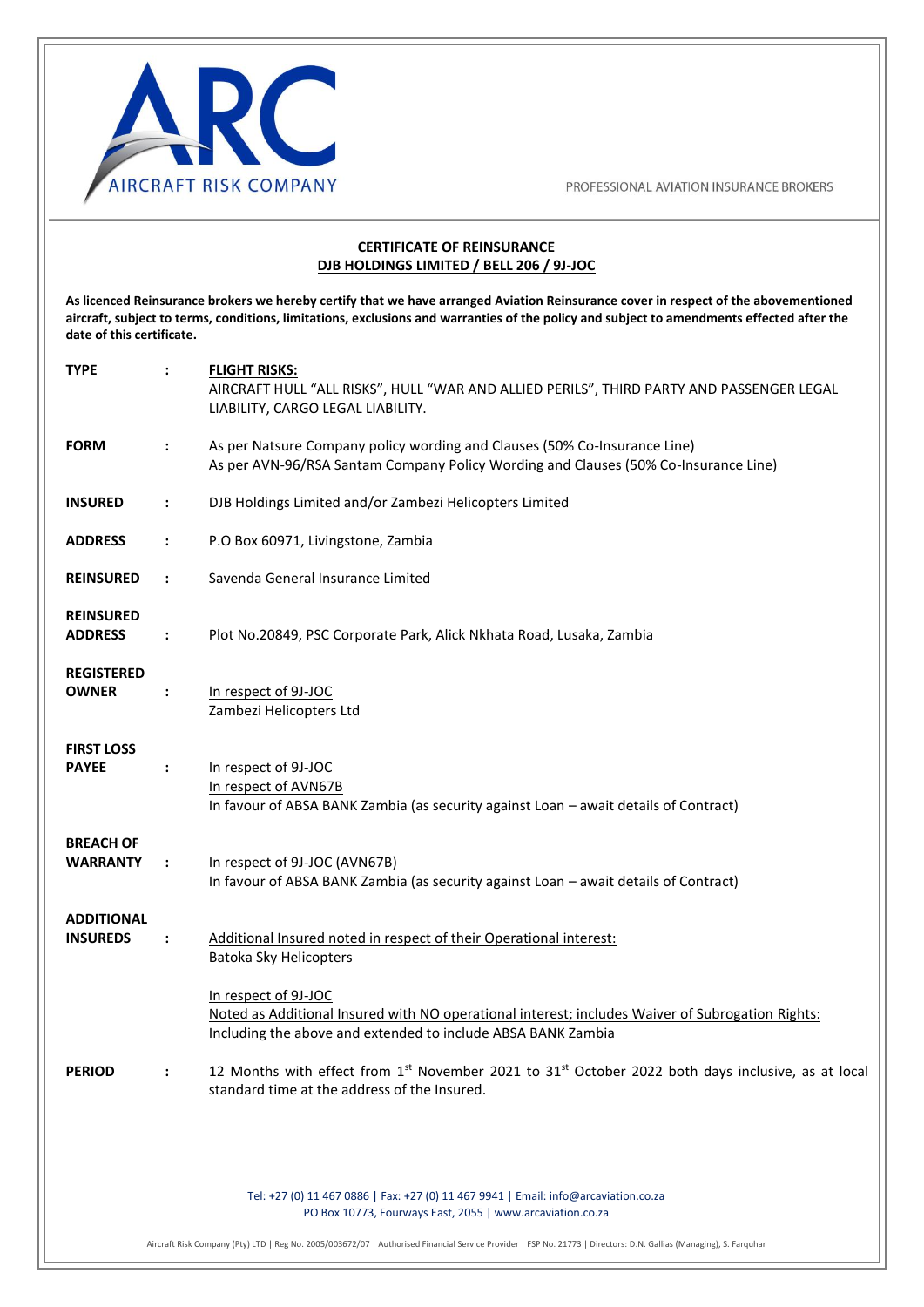

## **CERTIFICATE OF REINSURANCE DJB HOLDINGS LIMITED / BELL 206 / 9J-JOC AIRCRAFT :** Bell 206 **REGISTRATION :** 9J-JOC **AGREED VALUE :** USD350,000 **PASSENGER SEATS** : 4 (four) **COMBINED SINGLE LIMIT :** USD5,000,000 Third Party and Passenger Liability (Bodily Injury/Property Damage) Inclusive of Extended Coverage Endorsement (Aviation Liabilities) AVN52E. **CARGO LEGAL LIABILITY :** USD500,000 any one Occurrence/Aircraft. Contained within the Combined Single Limit and not in addition thereto **USES : Permitted Uses: Standard Uses**  Private; Business; Pleasure; Industrial Aid; Advanced Instruction of Named Pilots **Special Uses** Commercial (in respect of passengers and freight), Aerial Filming and Aerial Photography. **PILOTS : Permitted Pilots: Named Pilots:**  N/a **Un-Named Pilots Open Pilot Warranty** Any type rated commercially or higher licensed (RW) pilot with a minimum of 750 hours total RW time of which 250 hours are as PIC in respect of turbine-engine RW aircraft and 75 hours as PIC on make and model. In respect of Instruction Any type rated qualified flying instructor *\*\*Including properly licensed person/s for engine run ups, engine test running on the ground and ground manoeuvring.*  **WARRANTY:**  It is hereby warranted that all un-named/named pilots must be accident / incident free for the last 5 years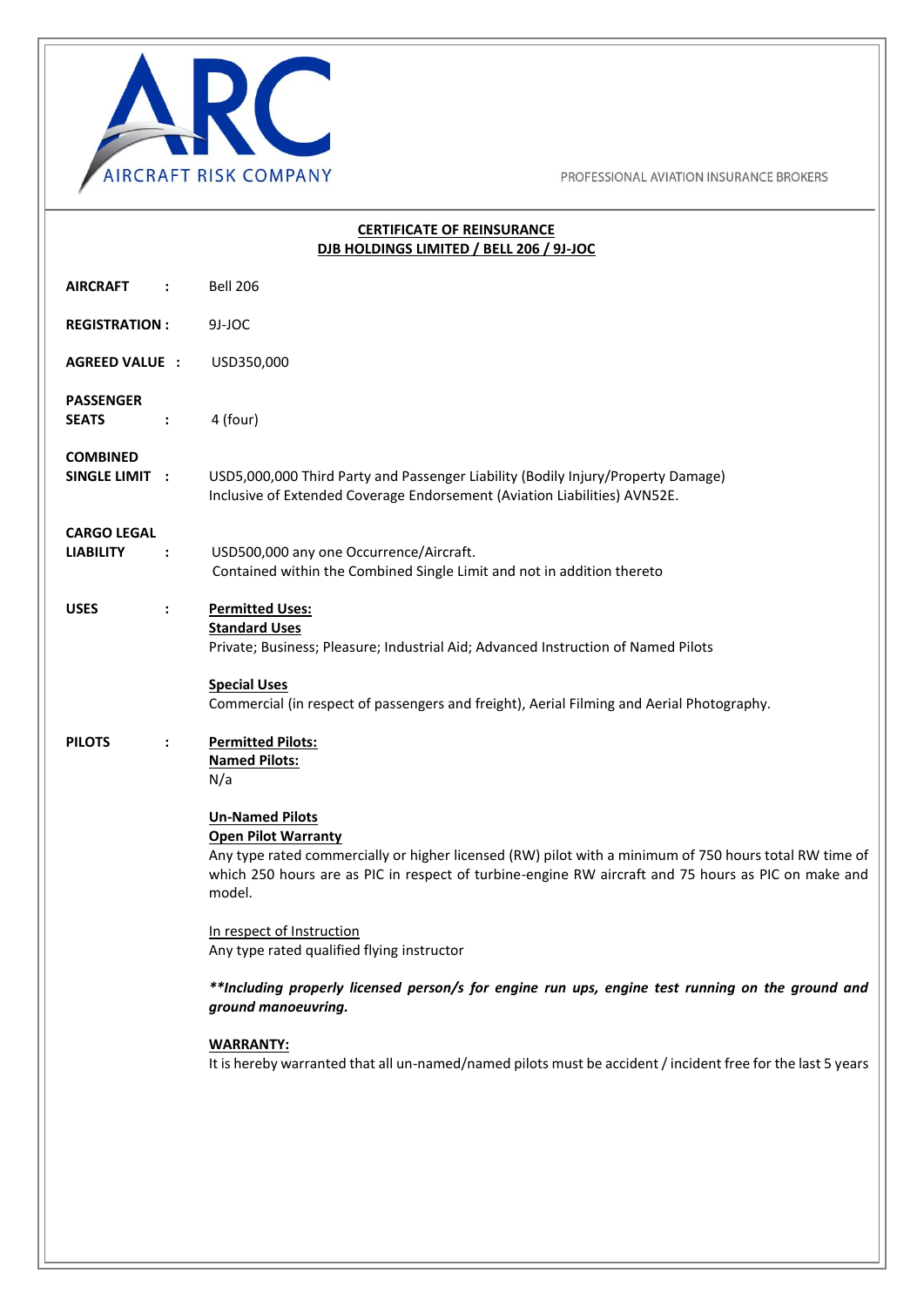

| <b>CERTIFICATE OF REINSURANCE</b><br>DJB HOLDINGS LIMITED / BELL 206 / 9J-JOC |                      |                                                                                                                                                                                                                                                                         |
|-------------------------------------------------------------------------------|----------------------|-------------------------------------------------------------------------------------------------------------------------------------------------------------------------------------------------------------------------------------------------------------------------|
| <b>SITUATION</b>                                                              | $\ddot{\cdot}$       | The Republic of South Africa and adjoining territories and countries but excluding Lesotho other than to<br>the North and West of a line joining Quthing, Mohale's Hoek, Roma and Libono. Extended to include<br>Zambia. Excluding Capo Delgado Province in Mozambique. |
| <b>DEDUCTIBLE</b>                                                             | $\ddot{\phantom{a}}$ | Hull / Hull War Deductibles:<br>(Including Total Loss / Constructive Total Loss / Arranged Total Loss)<br>Applicable to each and every loss / all losses                                                                                                                |
|                                                                               |                      | 5.00% of the Aircraft Agreed Value                                                                                                                                                                                                                                      |
|                                                                               |                      | Cargo Legal Liability Deductible:<br>USD5,000.00 applicable to each and every loss / all losses.                                                                                                                                                                        |
|                                                                               |                      | Nevertheless in the event of an occurrence arising hereon involving the application of more than one<br>deductible then the highest applicable deductible shall be applied as an aggregate deductible for all losses<br>arising out of that occurrence.                 |
| <b>COVERAGE</b>                                                               |                      |                                                                                                                                                                                                                                                                         |
| <b>EFFECTED WITH</b>                                                          | $\ddot{\phantom{a}}$ | 50% of 100% Limits with Natsure Aviation (Co-Insurance)<br>50% of 100% Limits with Santam Aviation (Co-Insurance)                                                                                                                                                       |
| <b>BASED</b>                                                                  | $\ddot{\phantom{a}}$ | Maramba Aerodrome, Zambia                                                                                                                                                                                                                                               |
| Authoricad Cianatom                                                           |                      |                                                                                                                                                                                                                                                                         |

**Authorised Signatory,**  Oprocentiald

I

*Corne Groenewald Handling Broker – Aviation Aircraft Risk Company (Pty) Ltd Authorised Financial Services Provider FSP No.21773*  Office: +27 (0)11 467 0886 Fax: +27 (0)86 659 0430 Mobile: +27 (0)82 889 2455 e-mail: [corne@arcaviation.co.za](mailto:corne@arcaviation.co.za)  e&oe

### **Date issued: 28th October 2021**

#### **IMPORTANT:**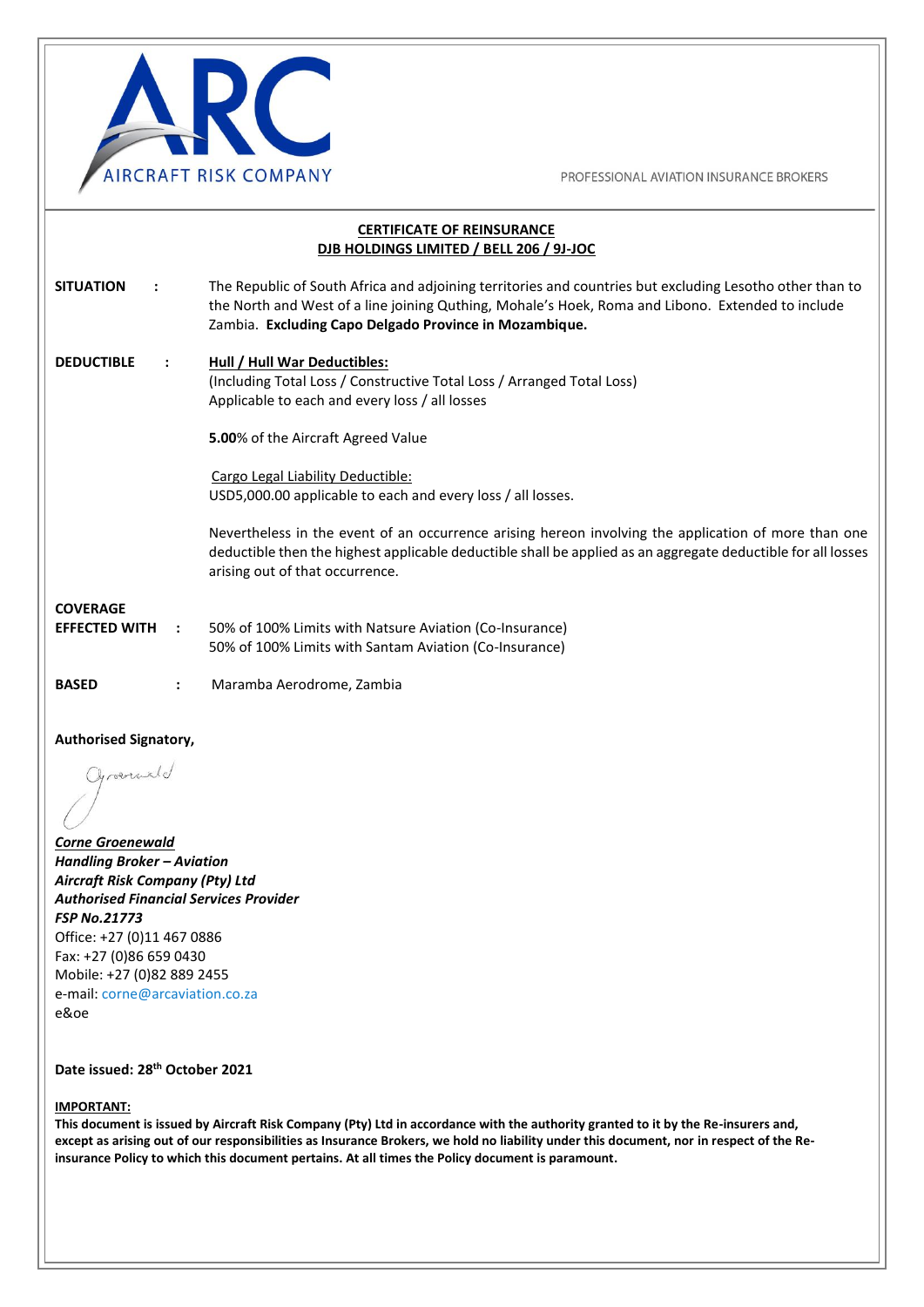

#### **CERTIFICATE OF REINSURANCE DJB HOLDINGS LIMITED / AS350A / 9J-JIM**

**As licenced Reinsurance brokers we hereby certify that we have arranged Aviation Reinsurance cover in respect of the abovementioned aircraft, subject to terms, conditions, limitations, exclusions and warranties of the policy and subject to amendments effected after the date of this certificate.** 

| <b>TYPE</b>                          |                      | <b>FLIGHT RISKS:</b><br>AIRCRAFT HULL "ALL RISKS", HULL "WAR AND ALLIED PERILS", THIRD PARTY AND PASSENGER LEGAL<br>LIABILITY, CARGO LEGAL LIABILITY.            |
|--------------------------------------|----------------------|------------------------------------------------------------------------------------------------------------------------------------------------------------------|
| <b>FORM</b>                          | ÷                    | As per Natsure Company policy wording and Clauses (50% Co-Insurance Line)<br>As per AVN-96/RSA Santam Company Policy Wording and Clauses (50% Co-Insurance Line) |
| <b>INSURED</b>                       | $\ddot{\phantom{a}}$ | DJB Holdings Limited and/or Zambezi Helicopters Limited                                                                                                          |
| <b>ADDRESS</b>                       | $\ddot{\phantom{a}}$ | P.O Box 60971, Livingstone, Zambia                                                                                                                               |
| <b>REINSURED</b>                     | $\ddot{\cdot}$       | Savenda General Insurance Limited                                                                                                                                |
| <b>REINSURED</b><br><b>ADDRESS</b>   | $\ddot{\phantom{a}}$ | Plot No.20849, PSC Corporate Park, Alick Nkhata Road, Lusaka, Zambia                                                                                             |
| <b>REGISTERED</b><br><b>OWNER</b>    | ÷                    | In respect of 9J-JIM<br>DJB Holdings Limited                                                                                                                     |
| <b>ADDITIONAL</b><br><b>INSUREDS</b> | $\ddot{\cdot}$       | Additional Insured noted in respect of their Operational interest:<br>Batoka Sky Helicopters                                                                     |
| <b>PERIOD</b>                        | $\ddot{\phantom{a}}$ | 12 Months with effect from $1^{st}$ November 2021 to $31^{st}$ October 2022 both days inclusive, as at local<br>standard time at the address of the Insured.     |
| <b>AIRCRAFT</b>                      | $\ddot{\cdot}$       | AS350A                                                                                                                                                           |
| <b>REGISTRATION:</b>                 |                      | 9J-JIM                                                                                                                                                           |
| <b>AGREED VALUE:</b>                 |                      | USD500,000                                                                                                                                                       |
| <b>PASSENGER</b><br><b>SEATS</b>     | $\ddot{\cdot}$       | $6$ (six)                                                                                                                                                        |
| <b>COMBINED</b><br>SINGLE LIMIT :    |                      | USD5,000,000 Third Party and Passenger Liability (Bodily Injury/Property Damage)<br>Inclusive of Extended Coverage Endorsement (Aviation Liabilities) AVN52E.    |
|                                      |                      | Tel: +27 (0) 11 467 0886   Fax: +27 (0) 11 467 9941   Email: info@arcaviation.co.za<br>PO Box 10773, Fourways East, 2055   www.arcaviation.co.za                 |

Aircraft Risk Company (Pty) LTD | Reg No. 2005/003672/07 | Authorised Financial Service Provider | FSP No. 21773 | Directors: D.N. Gallias (Managing), S. Farquhar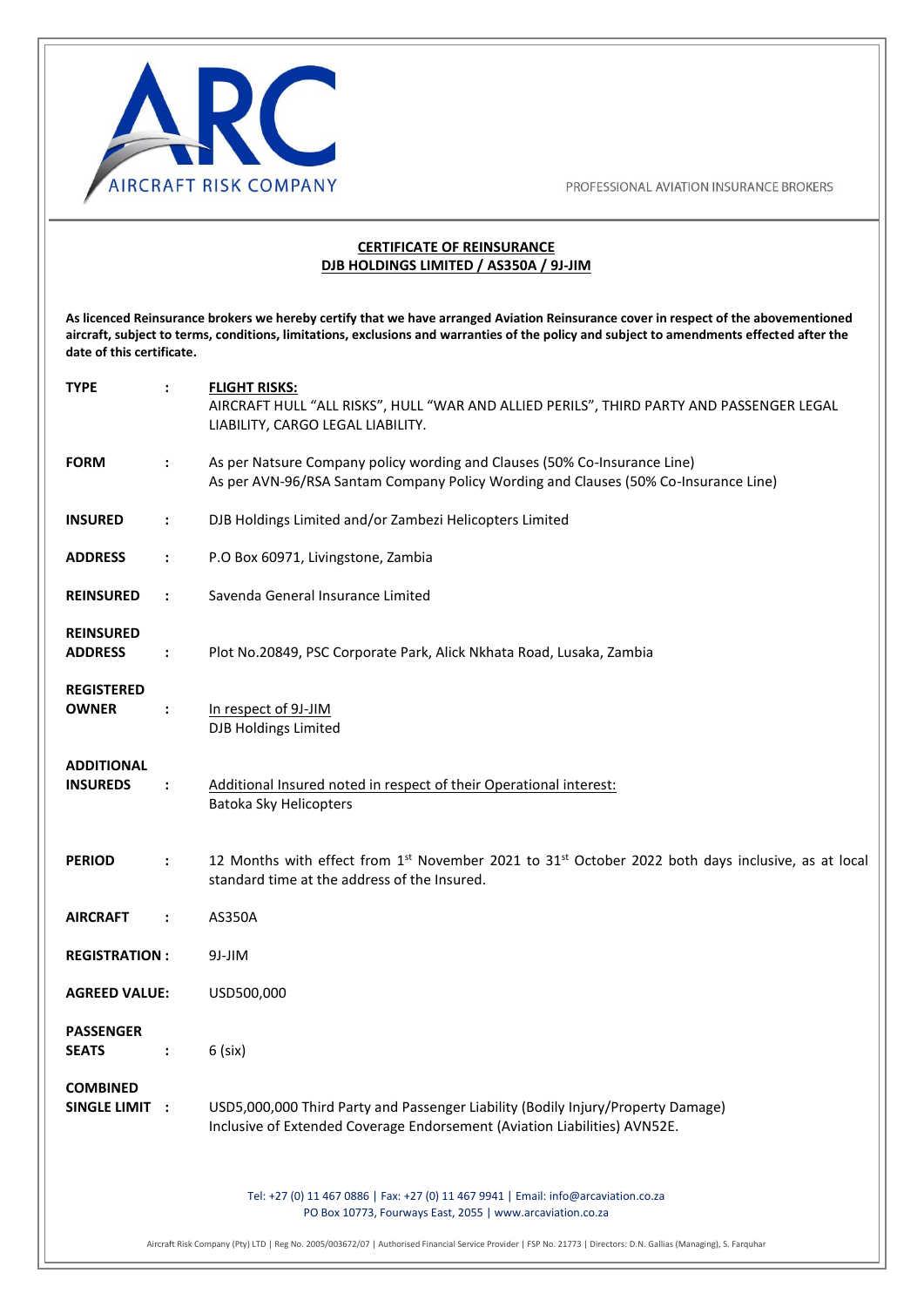

| <b>CERTIFICATE OF REINSURANCE</b><br>DJB HOLDINGS LIMITED / AS350A / 9J-JIM |                      |                                                                                                                                                                                                                                                                                 |
|-----------------------------------------------------------------------------|----------------------|---------------------------------------------------------------------------------------------------------------------------------------------------------------------------------------------------------------------------------------------------------------------------------|
| <b>CARGO LEGAL</b><br><b>LIABILITY</b>                                      | $\ddot{\phantom{a}}$ | USD500,000 any one Occurrence/Aircraft.<br>Contained within the Combined Single Limit and not in addition thereto                                                                                                                                                               |
| <b>USES</b>                                                                 | $\ddot{\phantom{a}}$ | <b>Permitted Uses:</b><br><b>Standard Uses</b><br>Private; Business; Pleasure; Industrial Aid; Advanced Instruction of Named Pilots                                                                                                                                             |
|                                                                             |                      | <b>Special Uses</b><br>Commercial (in respect of passengers and freight), Aerial Filming and Aerial Photography.                                                                                                                                                                |
| <b>PILOTS</b>                                                               | $\ddot{\phantom{a}}$ | <b>Permitted Pilots:</b><br><b>Named Pilots:</b><br>N/a                                                                                                                                                                                                                         |
|                                                                             |                      | <b>Un-Named Pilots</b><br><b>Open Pilot Warranty</b><br>Any type rated commercially or higher licensed (RW) pilot with a minimum of 750 hours total RW time of<br>which 250 hours are as PIC in respect of turbine-engine RW aircraft and 75 hours as PIC on make and<br>model. |
|                                                                             |                      | In respect of Instruction<br>Any type rated qualified flying instructor                                                                                                                                                                                                         |
|                                                                             |                      | **Including properly licensed person/s for engine run ups, engine test running on the ground and<br>ground manoeuvring.                                                                                                                                                         |
|                                                                             |                      | <b>WARRANTY:</b><br>It is hereby warranted that all un-named/named pilots must be accident / incident free for the last 5 years                                                                                                                                                 |
| <b>SITUATION</b>                                                            | :                    | The Republic of South Africa and adjoining territories and countries but excluding Lesotho other than to<br>the North and West of a line joining Quthing, Mohale's Hoek, Roma and Libono. Extended to include<br>Zambia. Excluding Capo Delgado Province in Mozambique.         |
|                                                                             |                      |                                                                                                                                                                                                                                                                                 |
|                                                                             |                      |                                                                                                                                                                                                                                                                                 |
|                                                                             |                      |                                                                                                                                                                                                                                                                                 |
|                                                                             |                      |                                                                                                                                                                                                                                                                                 |
|                                                                             |                      |                                                                                                                                                                                                                                                                                 |
|                                                                             |                      |                                                                                                                                                                                                                                                                                 |